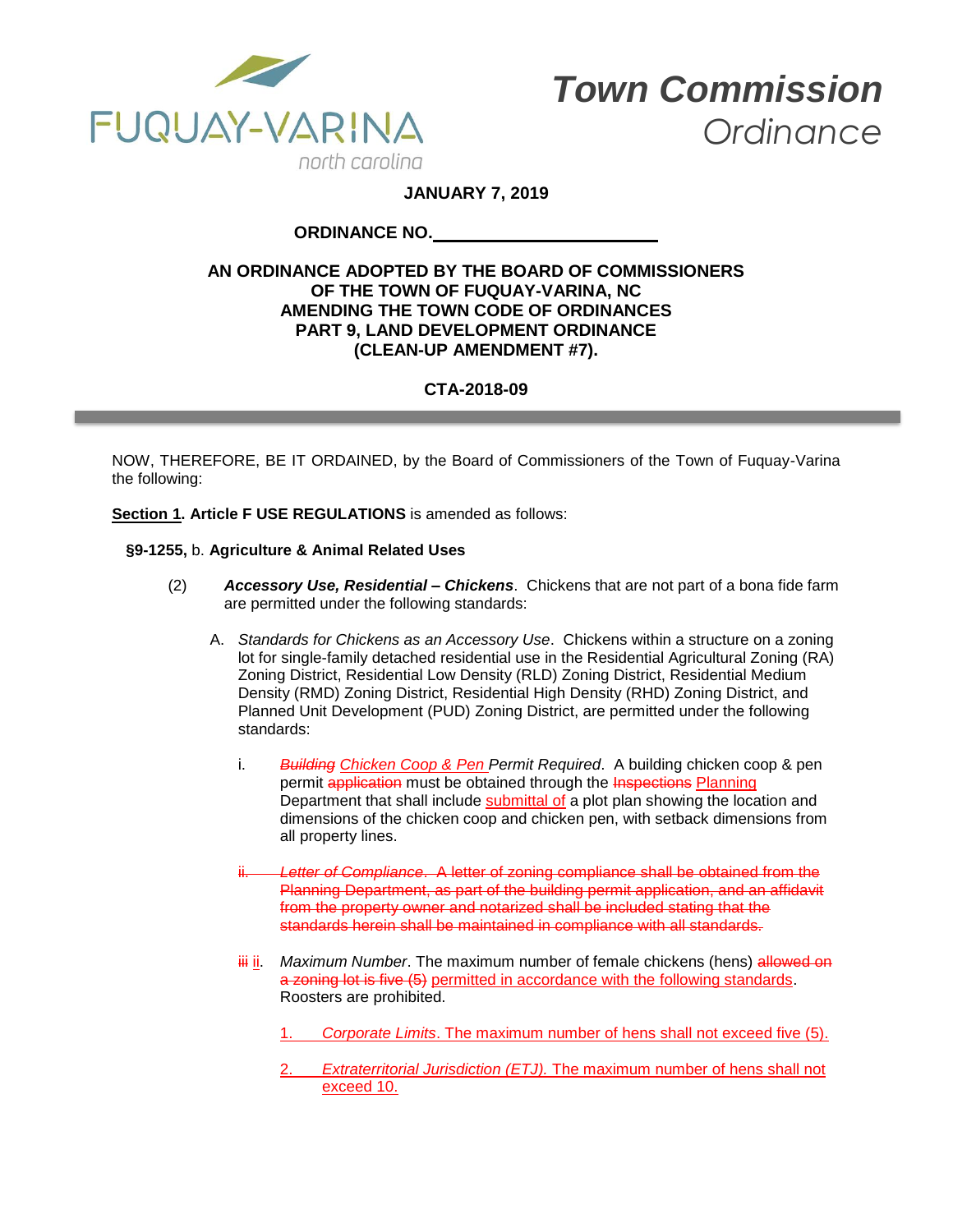- iv iii. *Personal Use Only*. The use of chickens on a zoning lot shall be for personal use only; no eggs, chicks, adult chickens and process chickens shall be sold. The sale or distribution of compost using chicken manure shall be prohibited.
- v iv*. Design & Construction of the Coop*. The chicken coop shall be designed and constructed to secure chickens in the coop during non-daylight hours with proper ventilation, suitable shelter, protected from weather conditions and security from rodents, wild birds and predators.
- vi v*. Design & Construction of the Pen*. The chicken pen shall be designed and constructed to secure chickens in the pen during daylight hours; all four (4) sides of the pen shall be fenced a minimum of six (6) feet high using gauge wire with a self-latching gate. The chicken coop shall be located within or attached to the fenced pen area.
- vii vi*. Maximum Dimensions of Coop & Pen*. The chicken coop shall have a maximum dimension of 12' x 12', the chicken pen shall have a maximum of twice the square footage of the chicken coop.
	- 1. *Corporate Limits.* The chicken coop shall have a maximum size of 12 feet by 12 feet in any direction. The pen shall have a maximum size of 300 square feet.
	- 2. *Extraterritorial Jurisdiction.* The chicken coop and pen shall have no minimum or maximum size requirement.
- viii vii*.Prohibited Coop Locations*. A chicken coop and pen shall not include residential structures or garages, nor be located within any designated buffer, landscape easement, stormwater management area, conservation easement, or utility easement (water, sewer, or storm drainage).
- ix viii*. Located in Rear Yard Only*. The chicken coop and/or pen shall only be permitted in the rear yard, as defined in the Land Development Ordinance, of a zoning lot and shall comply with a minimum setback of 15 feet from the side and rear property lines, and in addition:
	- 1*. Proximity to Residential Structures*. The chicken coop and pen shall be located closer to the owners' principal structure than any neighbor's adjacent principal structure.
	- *2. Chickens in Buffers, Easement, Etc*. A chicken coop or pen shall be prohibited to locate within any designated buffer, landscape easement, stormwater management area, conservation easement, or utility easement (water, sewer, or storm drainage).
- B. *Required Maintenance*
	- i. *Clean Water Feed & Bedding*. Adequate access to feed, clean water and bedding at all times. *Maintenance.* The chicken coop shall be clean and sanitary, with all droppings and organic materials properly disposed of.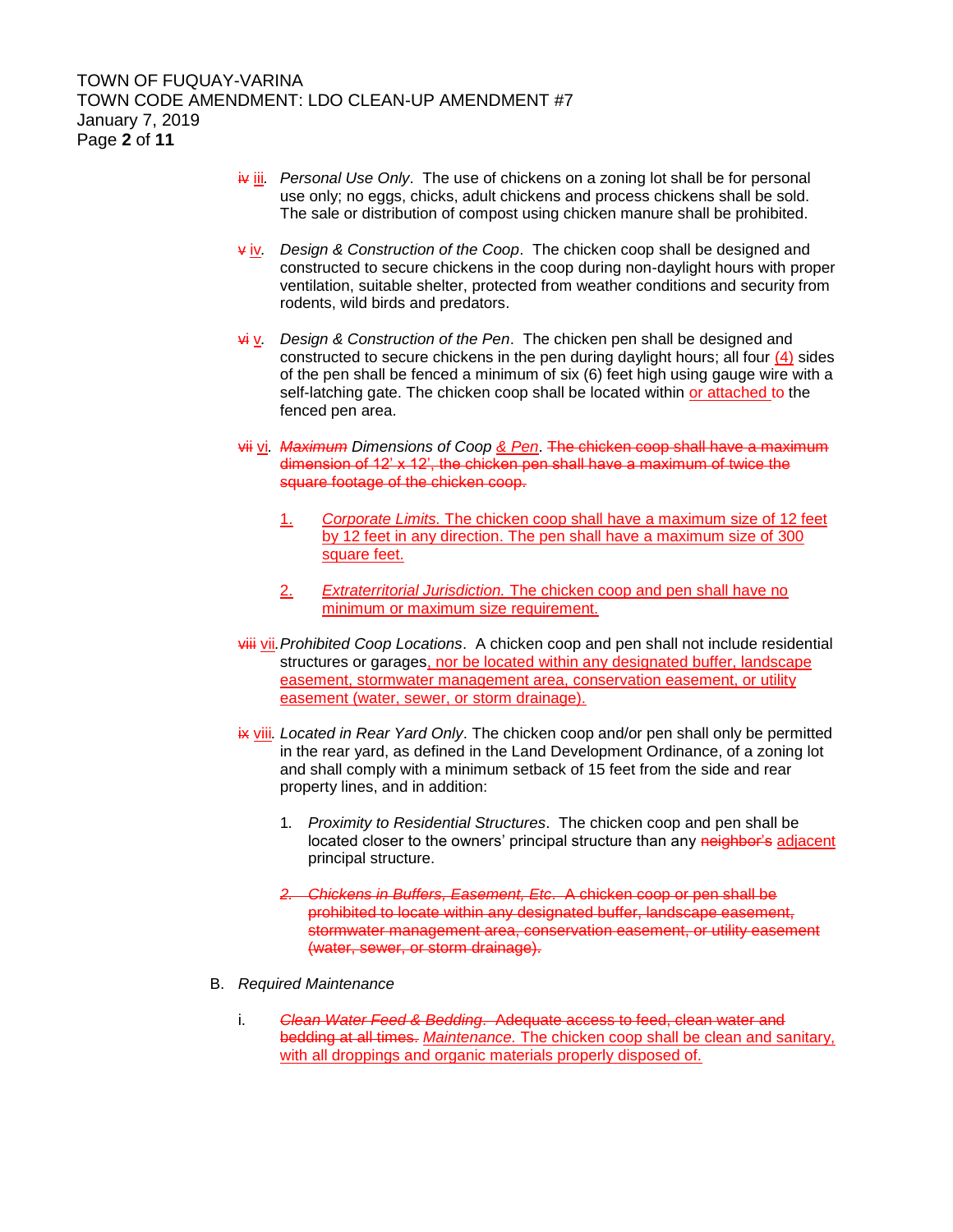# TOWN OF FUQUAY-VARINA TOWN CODE AMENDMENT: LDO CLEAN-UP AMENDMENT #7 January 7, 2019 Page **3** of **11**

- ii*. Sanitary Condition*. The chicken coop and pen shall be cleaned of chicken manure and other waste and feathers or debris, and shall be kept in a sanitary condition against odors and nuisances.
- **Chicken Feed.** Chicken feed shall be stored in a secure container.
- iv*. Chicken Manure*. Chicken manure shall be bagged and disposed of with household waste or compost on-site, all stored chicken manure shall be contained in a waterproof container.
- v ii*. Prohibited Activity*. On-site slaughter of chickens shall be prohibited.
- vi iii*. Disposal*. If a chicken dies from causes other than slaughter, it shall be promptly placed into a plastic bag, which shall be closed securely and disposed with household waste.
- (3) *Accessory Use, Residential – Potbelly Pig & Mini Juliana Pig.* A potbelly pig or mini juliana pig is permitted under the following standards:
	- *i. Domestic Animal*. A potbelly or mini-juliana pig shall be treated in the same manner as a dog or a cat; as an indoor/outdoor pet, except as provided below.
	- *ii. Maximum Permitted*. The maximum number of pigs permitted on a lot or property shall not exceed two  $(2)$ .
- (3) *Accessory Use, Residential – Agricultural Animals.* Agricultural animals, as defined, shall be permitted on residential lots in the Town's extraterritorial jurisdiction (ETJ) under the following standards, unless otherwise provided by the Land Development Ordinance.
	- A. *Maximum Number.* Agricultural animals, as defined, shall be permitted in accordance with the following:
		- 1. *Lots Less Than One (1) Acre.* No more than two (2) agricultural animals shall be permitted.
		- 2. *Lots One (1) to Two (2) Acres.* No more than five (5) agricultural animals shall be permitted.
		- 3. *Lots Greater than Two (2) Acres.* No maximum number of agricultural animals shall apply to lots greater than two (2) acres in size.
	- B. *Location.* Any stable or structure housing animals shall be a minimum of 100 feet from any adjacent residential structure.
	- C. *Fenced Enclosure.* Any fence enclosure shall be permitted in accordance with the following standards:
		- 1. The fenced area or other enclosure, not including stable, shall be located at a minimum of four (4) feet from any adjacent property line, or zero (0) feet if agreed mutually by adjoining property owners through an agreement.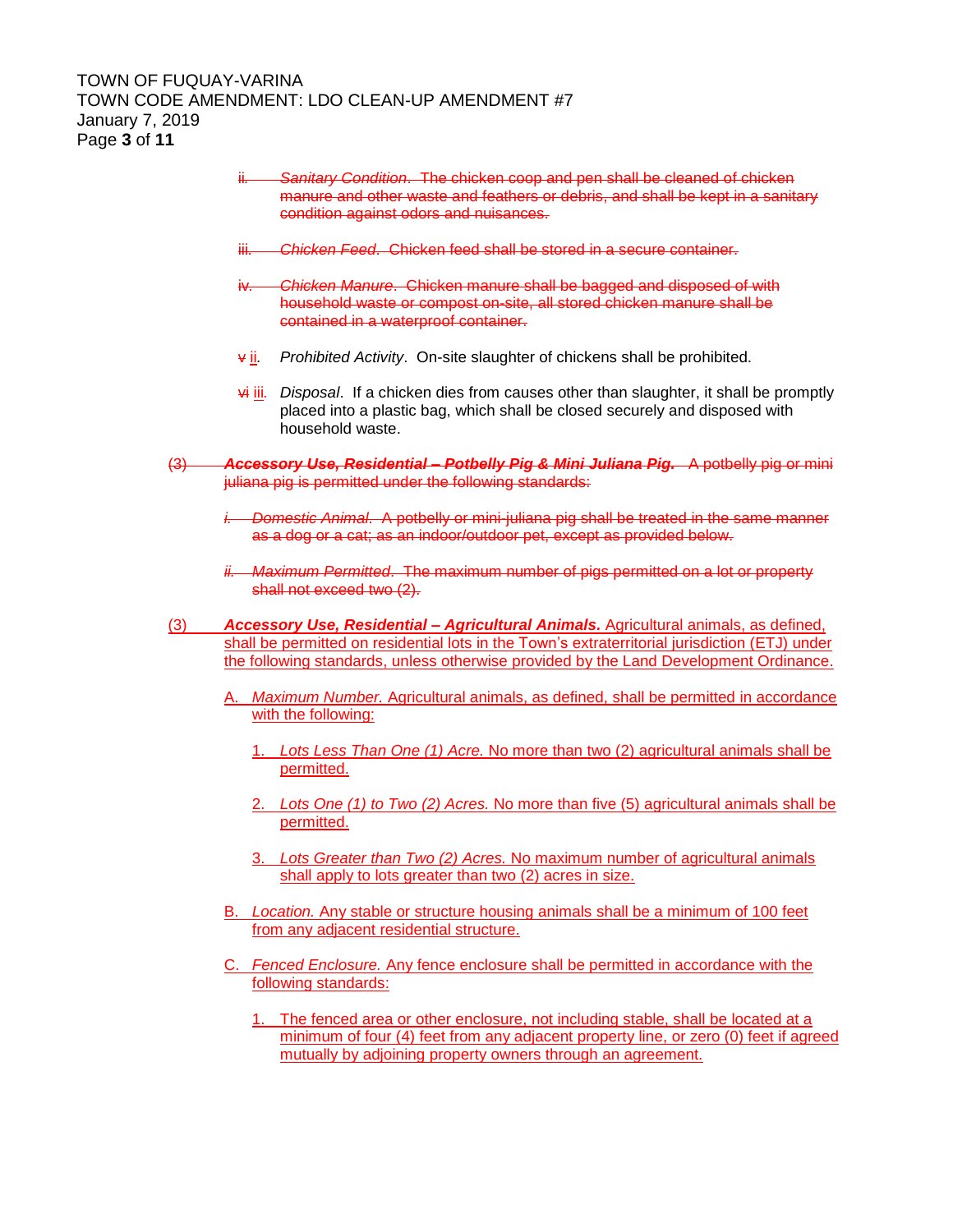2. Fence Permit. A fence permit is required from the Town in accordance with Article Q Procedures & Administration, §9-1808 Common Application Procedures, l. Fence Permit.

*\*No text amendments are proposed for (1) and (4)–(10) of this section, hence they are omitted.*

#### **§9-1255,** p. **Miscellaneous Use,** (1) **Accessory Use,** E. **Accessory Use, Residential,**

viii. *Prohibited Use.* In the corporate limits, Aan accessory structure shall not be used for commercial or home occupation purposes; neither shall they be rented, leased or sold separately from the primary structure, see Subsection p. (4) Home Occupation below.

*\*No text amendments are proposed for i.–vii. of this section; hence they are omitted.*

#### **§9-1255,** p. **Miscellaneous Use,** (4) **Home Occupation,**

*A. Compatible Occupations.* The Town's purpose for home occupations is to permit a use that will be compatible and not be a disturbance or nuisance within the residential district(s) in which they are located.

- B A. *Permitted Home Occupations*. Only the following uses may be permitted as a home occupation:
	- i. *Childcare Not Requiring State Regulations*. Childcare permitted as a home occupation shall be such that it is not regulated by the State of North Carolina. In no case shall the terms of this Section be construed to exempt an in-home or commercial day care from applicable regulations and licensing of the State.
	- ii. *Barbershop / Beauty Salon.* Beauty salon permitted as a home occupation shall be limited to one (1) chair only.
	- iii. *Dog Grooming*. No overnight boarding or kennel operations as herein permitted in the Land Development Ordinance.
	- iv. *Office Use.* This only includes a home office use for a contractor, attorney, CPA, engineer/architect, insurance or real estate agent, tutor, administrative service, or business or manufacturing representative. No storage of equipment or materials, staging for employees or deliveries, or other use outside of the office shall be permitted in association with this type of home occupation. Any administrative or office occupation that does not require a separate permit or inspection from the Town or other governing entity.
	- v. *Catering Service*. Catering service using conventional residential oven/stove only. The owner of the service-shall reside at the residence where the services offered, and the owner is responsible for compliance with any wWake County **hHealth** Department requirements and must be coordinated with the Town's Inspections Department.
	- vi. *Internet & Computer Services*. Internet and computer services shall not include sales or repairs on the premise.
	- vii. *Teacher / Tutor*. Art, music, language and/or dance.
	- viii. *Seamstress*. Dressmaking and/or sewing. *Home Crafts.* Weaving, pottery, canning.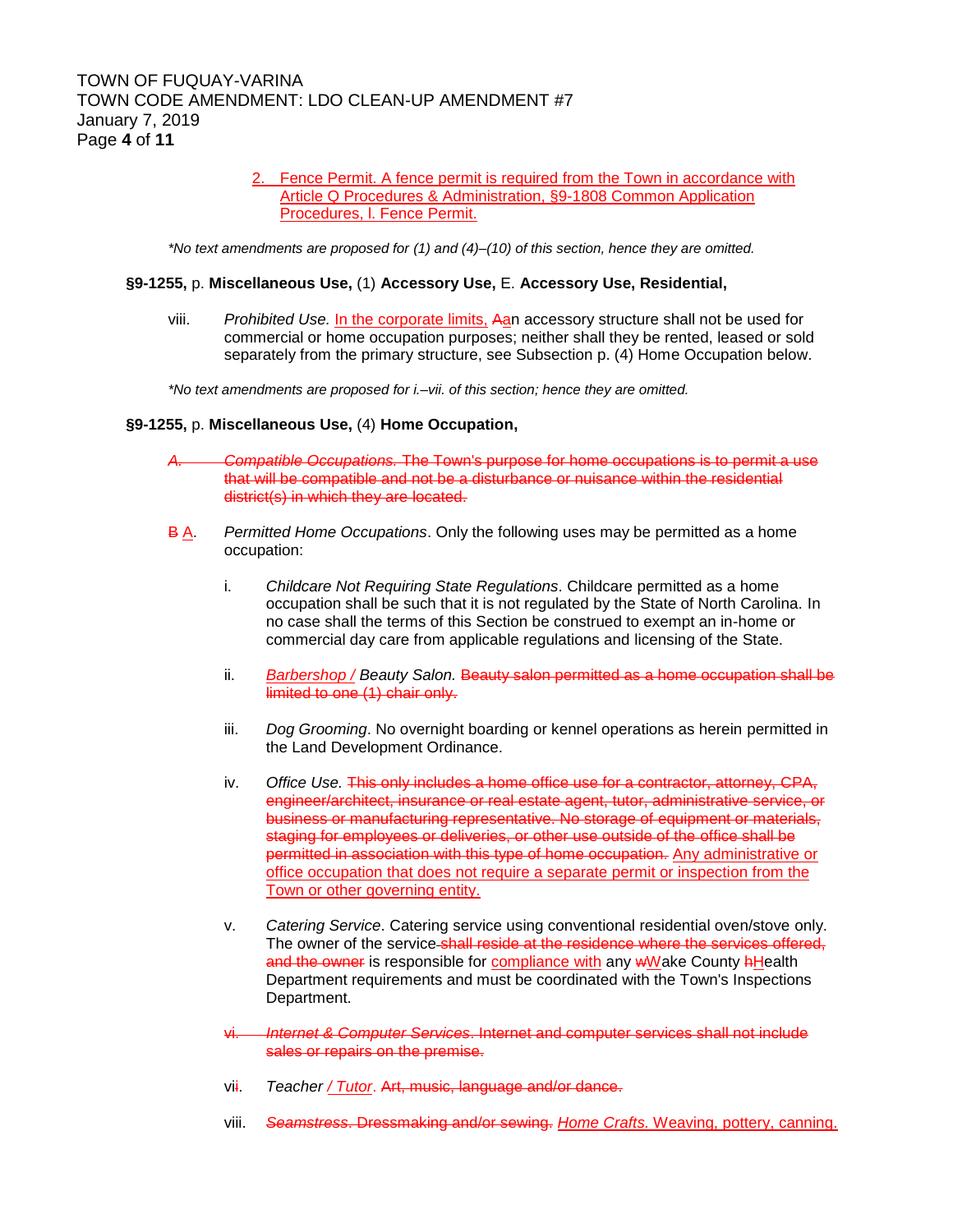- ix. *Notary Public Art / Services.* Photography, tailor, sculptor, painter, computer repair, notary public, small engine repair.
- x. *Photography Gunsmith.* The manufacturing of firearms as approved and permitted by the Bureau of Alcohol, Tobacco, Firearms, and Explosives shall be permitted in the Town's extraterritorial jurisdiction (ETJ) only. This does not include the manufacturing or sale of ammunition.
- C B*. General Standards*
	- i. *Maximum Total Area.* The maximum total area used permitted for the home occupation, per property, shall not exceed 250 square feet of the residential dwelling unit, including an attached garage. is as provided:
		- 1. *Corporate Limits*. The maximum total area for the home occupation shall not exceed 250 square feet of the residential dwelling unit, including an attached garage.
		- 2. *Extraterritorial Jurisdiction (ETJ).* The maximum total area for the home occupation shall not exceed 750 square feet.
	- ii. *Advertising Prohibited.* There shall be no advertising, signs, display, or other indications of a home occupation on the lot where the residential dwelling unit is located, including freestanding signs, attached signs on the exterior of the dwelling or garage, or window signs. Advertising for a home occupation shall follow the following standards:
		- 1. *Corporate Limits*. Advertising is prohibited.
		- 2. *Extraterritorial Jurisdiction (ETJ).* Advertising is permitted in accordance with the standards provided in Article L Signs, §9-1555 Zoning District Sign Regulations, b. Nonresidential Use Sign in Residential Zoning Districts, (4) Permanent Attached Sign Standards.
	- iii. *Outdoor Staging Prohibited.* No outdoor staging, display and storage of materials, goods, supplies, or equipment shall be permitted on the property where the home occupation is located.
	- iv. *Owner & Employees of the Home Occupation*. The owner or principal of the home occupation use shall reside in the residential dwelling unit in which the business is located. No person may be employed on the property in connection with the home occupation who is not an actual resident of the residential dwelling unit. The number of employees of the home occupation shall be in accordance with the following standards:
		- 1. *Corporate Limits*. No person may be employed on the property in connection with the home occupation who is not a resident of the residential dwelling unit.
		- 2. *Extraterritorial Jurisdiction (ETJ).* No more than one (1) person may be employed on the property in connection with the home occupation who is not a resident of the residential dwelling unit.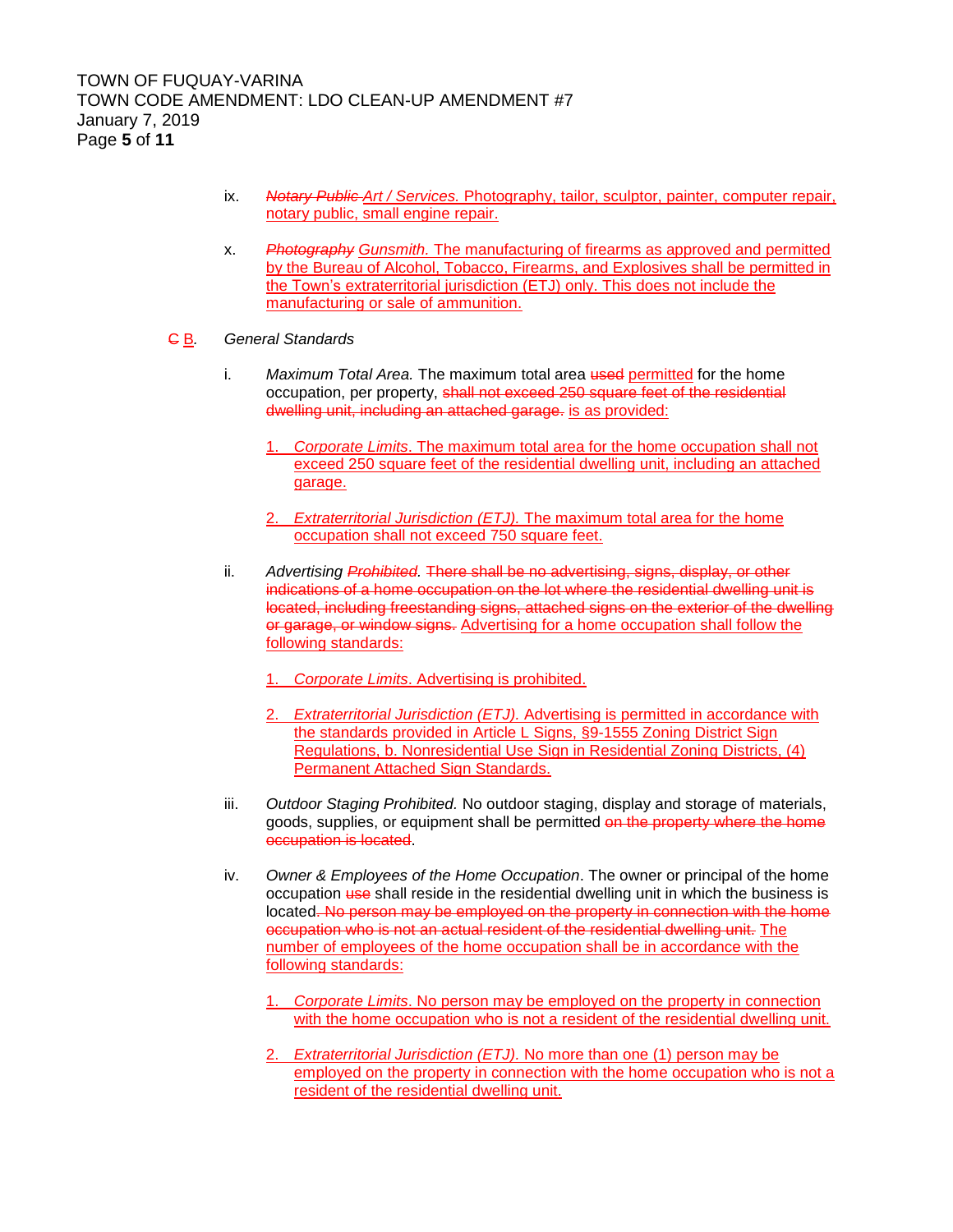- *v. Use as Residential Dwelling.* The residential dwelling unit containing the home occupation shall continue to be used principally as a residential dwelling.
- vi. *Activities within Principal Residential Dwelling.* All activities conducted by the home occupation shall be conducted entirely within the principal residential dwelling unit, which may include an attached garage. No freestanding accessory building or structure shall be used in conjunction with a home occupation. All activities conducted by the home occupation shall occur in accordance with the following standards:
	- 1. *Alteration of Residential Dwelling Prohibited.* There shall not be any alteration of the residential dwelling unit, appearance, or expansion of the dwelling specifically for the purpose of a home occupation.
	- 2. *Corporate Limits.* All activities conducted by the home occupation shall be entirely within the principal residential dwelling unit, which may include an attached garage.
	- 3. *Extraterritorial Jurisdiction (ETJ).* Activities used in conjunction with the home occupation may occur within an accessory building or structure.
- vii. *Alteration of Residential Dwelling Prohibited.* There shall not be any alteration of the residential dwelling unit, appearance, or expansion of the dwelling specifically for the purpose of a home occupation, including the creation of a separate or exclusive business entrance.
- viii. *One (1) Home Occupation.* No more than one (1) home occupation shall be permitted, per-property, within the residential dwelling unit, including the attached garage location.
- ix vii. *Visitors or Customers for the Home Occupation*
	- 1. *Hours of Operation.* No visitors in conjunction with the home occupation (clients, patrons, pupils, sales representatives, etc.) shall be permitted between the hours of 9:00 PM and 8:00 AM.
	- 2. *Duration of Visits.* Visitors in conjunction with the home occupation (clients, patrons, pupils, sales representatives, etc.) shall be limited to no more than six (6) during a 24-hour period. No more than two  $(2)$  visitors may visit at one  $(1)$ time.
		- I. *Corporate Limits.* Visitors in conjunction with the home occupation shall be limited to no more than two (2) visitors at one (1) time.
		- II. *Extraterritorial Jurisdiction (ETJ).* Visitors in conjunction with the home occupation shall be limited to no more than four (4) at one (1) time.
- ix. *Number of Vehicles.* No more than one (1) vehicle shall be parked or used in connection with the home occupation on the property of the residential dwelling unit. No vehicle(s) shall be parked at the residential dwelling unit where the home occupation is located as a staging area for employees, deliveries or contractors to go back and forth commute to a job site.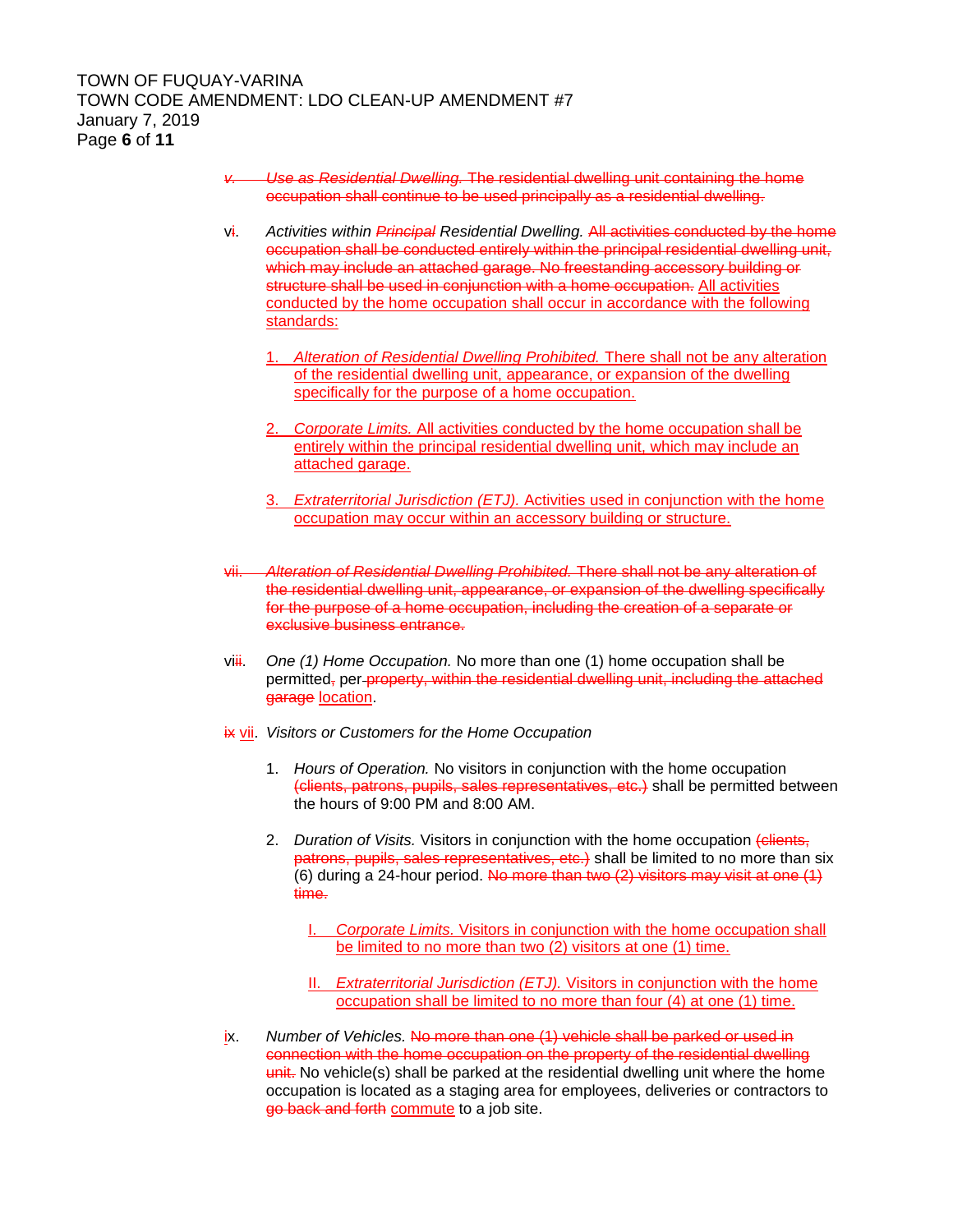- 1. *Corporate Limits.* No more than one (1) vehicle shall be parked or used in connection with the home occupation on the property of the residential dwelling unit.
- 2. *Extraterritorial Jurisdiction (ETJ).* No more than two (2) vehicles shall be parked or used in connection with the home occupation on the property of the residential dwelling unit.
- xi. *Shipping Products & Goods.* Products and goods shall be shipped directly to the customer from the manufacturer. Direct sales and/or rentals of products and goods shall be prohibited on the property of the home occupation.
- xii. *Nuisance or any Undue Disturbance Prohibited.* The home occupation shall not constitute a nuisance or any undue disturbance in the subdivision or to adjacent residential units adjacent residential units; nuisance means noise, vibrations, smoke, dust, odors, heat, glare, or interference with normal activities within the subdivision or adjacent residential units.
- xiii. *Zoning Letter of Compliance Home Occupation Permit.* No individual person, family or group party shall conduct a home occupation in a residence or on a residential zoning lot without having first received a zoning letter of compliance home occupation permit. Such zoning letter of compliance home occupation permit shall not be transferred to any other person, nor shall that permit be valid at any address or home occupation other than the address appearing on the zoning letter of compliance home occupation permit.
- xiv. *Nonconforming Home Occupations*. Home occupations uses established legally prior to the effective date of the Land Development Ordinance, or before the Town was authorized jurisdiction over such property, may be continued as a legal nonconforming use, provided adequate documentation of such is submitted to the Planning Department.
- xv. *Prohibited Home Occupations.* A home occupation use that cannot meet the applicable standards and requirements for the proposed use is prohibited, in addition to the following:
	- 1. *Materials Prohibited*. No toxic, explosive, flammable, radioactive, combustible or other hazardous materials as defined by the Fire Protection Code and North Carolina State Building Code shall be used, sold, or stored on the property.
	- 2. *Vehicle Repair.* Vehicle and large engine related uses and repairs shall not be permitted.
	- 3. *Equipment & Materials.* On-site storage of equipment, goods and materials used in the operation of a business are prohibited.

*\*No text amendments are proposed for (2), (3), and (5)–(13) of this section; hence they are omitted.*

#### **Section 2. Article G LOT & STRUCTURE PROVISIONS** is amended as follows:

**§9-1303 Fence & Wall Installations,**

a. **Fence Material**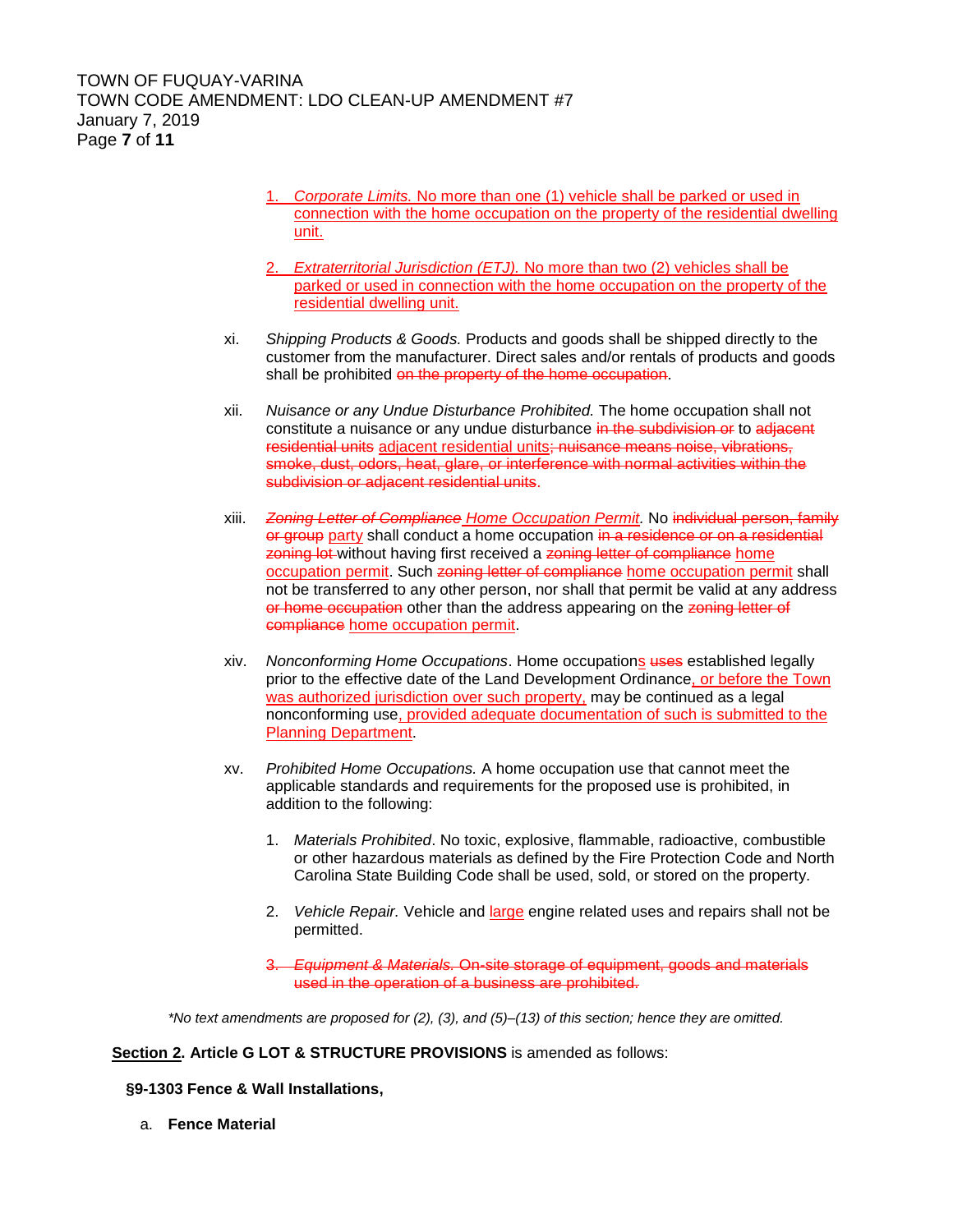- (1) *Corporate Limits.* A fence may be constructed of wood, masonry, stone, wrought-iron, black aluminum, synthetic material or chain-link, unless otherwise provided by the Land Development Ordinance. Fencing shall be installed with the finished surface facing out to a public street or an adjacent property. The use of chain-link fencing shall require the chainlink to be covered with a plastic coating of either black or green.
- (2) *Extraterritorial Jurisdiction (ETJ).* No fence material shall be prohibited. Fencing shall be installed with the finished surface facing out to a public street or an adjacent property.

## b. **Fence Placement**

A fence shall be installed a minimum of three  $(3)$  to  $s$ ix  $(6)$  inches inside the property line and corner of the property on which the fence is being installed, except where property owners on either side of the property line consent to placement of the fence on and along the property line. In such case the adjoining property owner(s) shall provide a written affidavit agreeing to the location.

- (1) *Placement in Buffer & Easement.* Where a fence is proposed within a perimeter buffer that is part of a lot, regulated by Article O Landscaping & Tree Protection Standards, such fence shall be placed a minimum of eight (8) feet from the rear property line. The rear and side perimeter buffer plant materials shall be located on both sides of the proposed fence, where applicable. In no case shall a fence be located within a dedicated easement for any purpose, except as otherwise permitted herein.
- (2) *Clearance from Finished Grade*. A minimum two (2) inch clearance from the bottom of a fence to the finished grade shall be provided, where applicable, to allow for unobstructed passage of water runoff. This requirement is not applicable to masonry, hedges, chain-link fence, split rail fence or the like.
	- A. *Corporate Limits.* A minimum two (2) inch clearance from the bottom of a fence to the finished grade shall be provided, where applicable, to allow for unobstructed passage of water runoff. This requirement is not applicable to masonry, hedges, chain-link fence, split rail fence or the like.
	- B. *Extraterritorial Jurisdiction (ETJ).* A minimum two (2) inch clearance from the bottom of a fence to the finished grade shall be provided, where applicable, to allow for unobstructed passage of water runoff for privacy fences only.

## c. **Residential Zoning Districts**

(1) *Front Height*. The maximum height of a fence in the zoning lot front yard shall not exceed four (4) feet, paralleling the front property line or right-of-way line and along the side property lines to the front plane of the principal building. Opaque fences shall be prohibited in the front yard.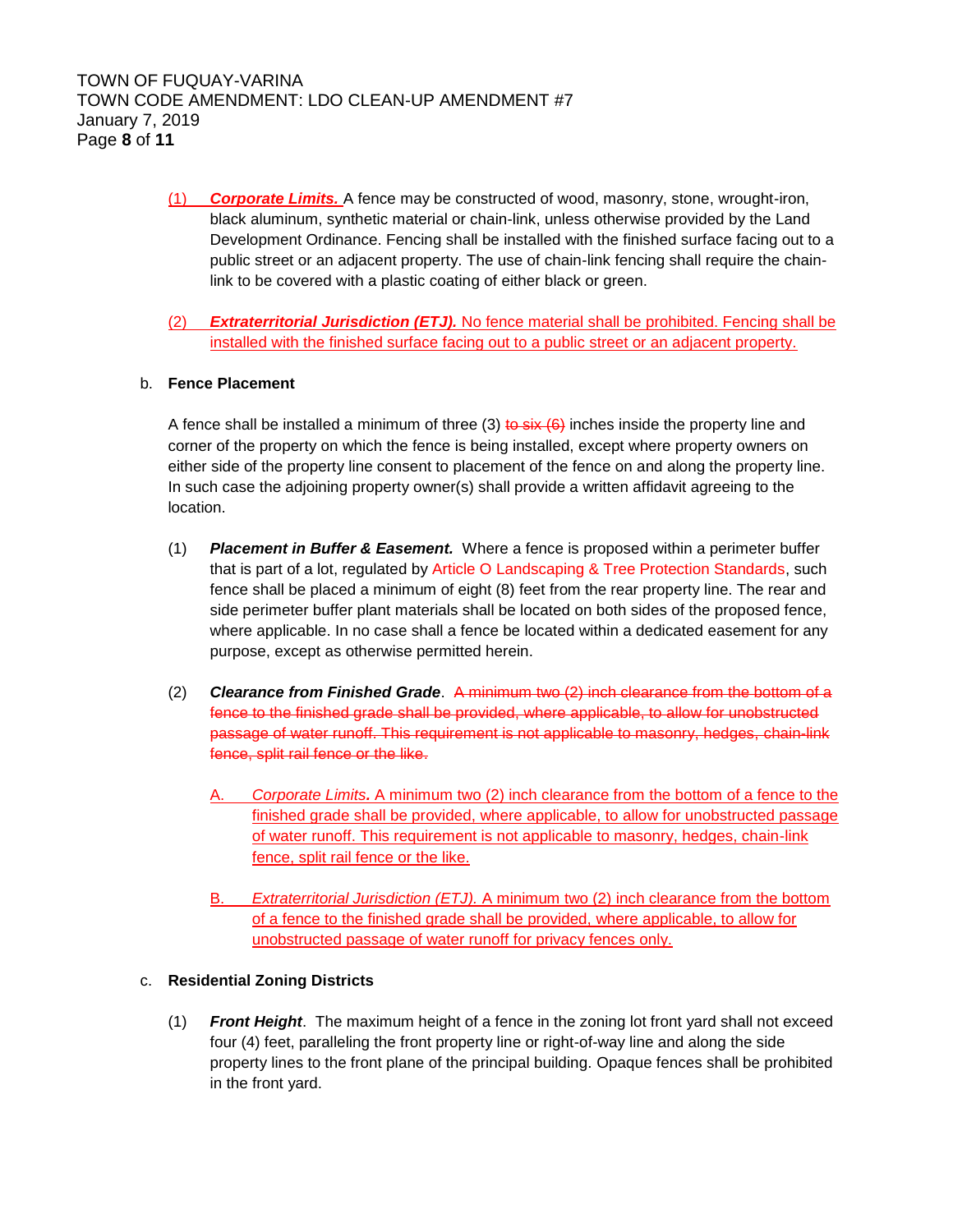- (2) *Side & Rear Height*. The maximum height of a fence in the zoning lot side or rear yard is  $s$ ix (6) feet, paralleling along the side or rear property line or right-of-way line from the front plane of the principal building to the rear property line. shall be in accordance with the following standards:
	- A. *Corporate Limits.* The maximum height of a fence in the zoning lot side or rear yard is six (6) feet.
	- B. *Extraterritorial Jurisdiction.* There is no maximum fence height in the zoning lot side or rear yard.

*\*No text amendments are proposed for d., e., f., and g. of this section; hence they are omitted.*

### **Section 3. Article K NONCONFORMITIES** is amended as follows:

### **§9-1500 Purpose & Intent,**

Within the provisions established by the Land Development Ordinance, there exist uses of land, structures, lots and signs that were lawfully established before the Land Development Ordinance became effective (December 30, 2016), or as amended, or before the Town was authorized jurisdiction over such property, that now do not conform to the terms, standards and/or regulations of the Land Development Ordinance. The purpose of this Article is to regulate and limit the continued existence of those uses of land, structures, lots and signs that do not conform to the provisions of the Land Development Ordinance or as may be amended. The provisions of this Article are designed to curtail substantial investment in nonconformities and to preserve the integrity of the Land Development Ordinance.

**Section 4. Article L SIGNS** is amended as follows:

### **§9-1555 Zoning District Sign Regulations,** b. **Nonresidential Use Sign in Residential Zoning Districts,** (4) **Permanent Attached Sign Standards,**

- A. *Sign Surface Area*. The maximum surface area for all permanent attached signs shall be 24 square feet except as otherwise provided.
- B. *Home Occupation Signage*. In the Town's extraterritorial jurisdiction (ETJ), one (1) ground sign advertising a home occupation is permitted in accordance with the following standards:
	- **Illumination. Illuminated signs are prohibited.**
	- ii. *Material.* The sign shall be made of wood (painted or not) only.
	- ii. *Surface Area*. The sign shall not exceed four (4) square feet per side.
	- iii *Maximum Height*. The sign shall be no higher than four (4) feet above grade.

#### **Section 5. Article S INTERPRETATIONS & DEFINITIONS** is amended as follows:

**§9-1900 General Definitions, a.,**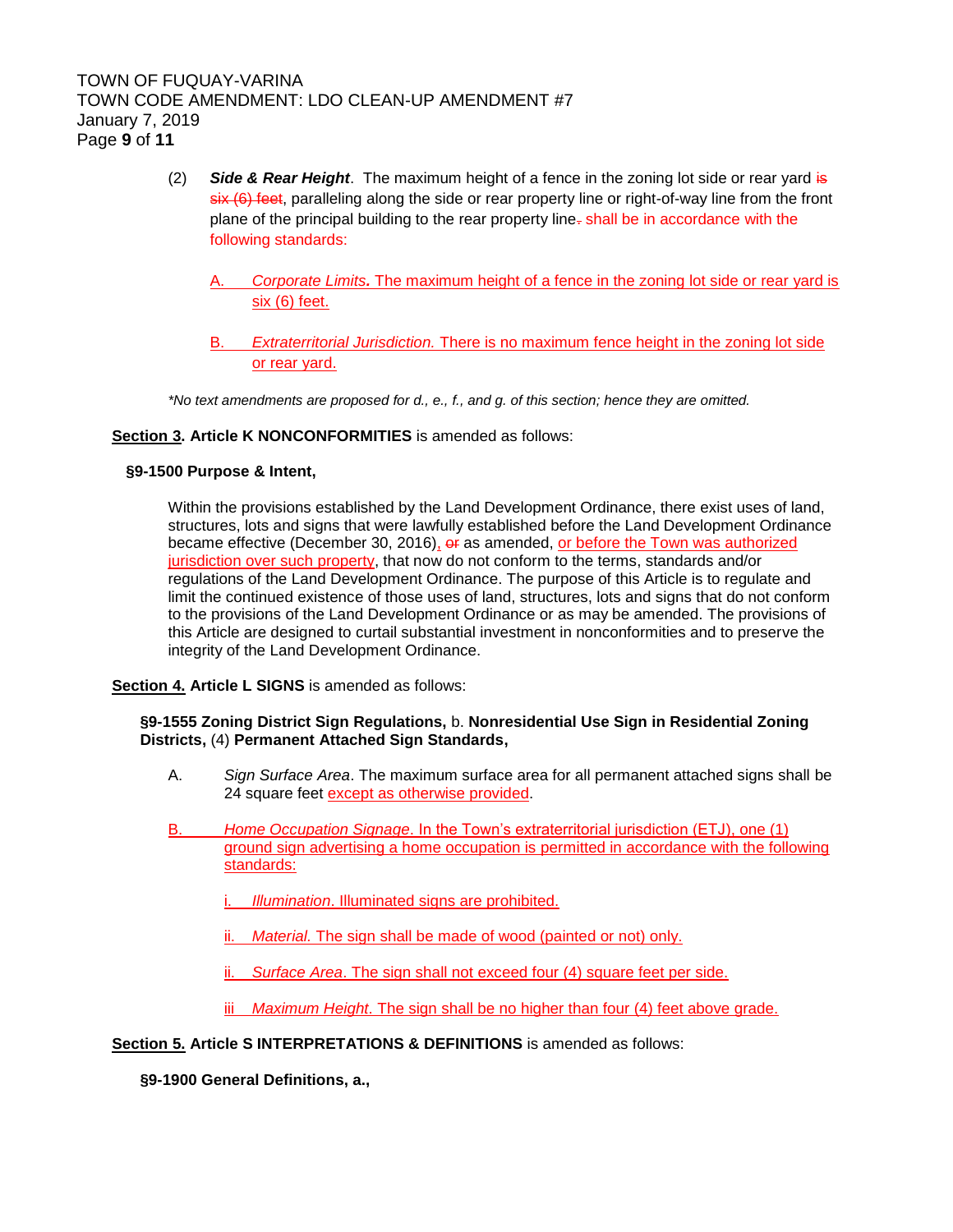# TOWN OF FUQUAY-VARINA TOWN CODE AMENDMENT: LDO CLEAN-UP AMENDMENT #7 January 7, 2019 Page **10** of **11**

(17) *ANIMAL, AGRICULTURAL.* The term defining animals considered an accessory use to an agricultural use, whether used for personal enjoyment or for commercial purposes, generally accepted outdoor farm animals that graze in open fields, fenced pens or structures for training, boarding, home use, sales or breeding and production, including horses, cattle, sheep, chickens, ducks, geese, pigs, goats, mules, or burros donkeys, llamas, or alpacas. Also known as farm animal. This term does not include cats, dogs, potbellied pigs, or other Domestic Animal, defined in the Land Development Ordinance. Also known as farm animal or non-domesticated animal.

*\*No text amendments are proposed for other parts of this section; hence they are omitted.*

#### **§9-1902 Use Classifications, h.,**

(2) *HOME OCCUPATION.* The term defining an Ooccupation or activity which is clearly incidental and secondary to the use on the premises as a residential dwelling, that does not change the character of the home, and which is carried on wholly or in part within the main or principal structure by a member of the family party who resides on the premises. And, does not alter the exterior of the property or affect the residential character of the neighborhood, and shall meet all applicable requirements of this Ordinance.

*\*No text amendments are proposed for other parts of this section; hence they are omitted.*

#### **Section 6. Article Q PROCEDURES & ADMINISTRATION** is amended as follows:

#### **§9-1808 Common Application Procedures**,

#### q. **Home Occupation Certification Permit**

The Land Development Ordinance permits, under certain conditions and standards, the operation of a home occupation within the resident's home for the purpose of operating a business in accordance with Article F Use Regulations, §9-1255 Use Standards, p. Miscellaneous Use. (3).

- (1) *Zoning Compliance Certification Home Occupation Permit.* Any person within the corporate limits or extraterritorial jurisdiction of the Town of Fuquay-Varina that has interest in operating a home occupation on the premises of their residence. The owner(s) of such residence shall make an application to the Planning Department requesting a Zoning Compliance Certification letter home occupation permit.
- (2) *Documentation of Proposed Business*. The person(s) requesting a zoning compliance certification letter to operate a home occupation shall provide in writing a description with specific details of such business, including address, business name and type of business, in compliance with the Land Development Ordinance as identified herein.
- (3 2) *Fee & Approval*. The Planning Department shall provide the zoning compliance certification letter to the person requesting such letter to operate a home occupation permit after payment has been made to the Town for such letter. The fee is based on the Fee Schedule adopted by the Town Board of Commissioners annually.